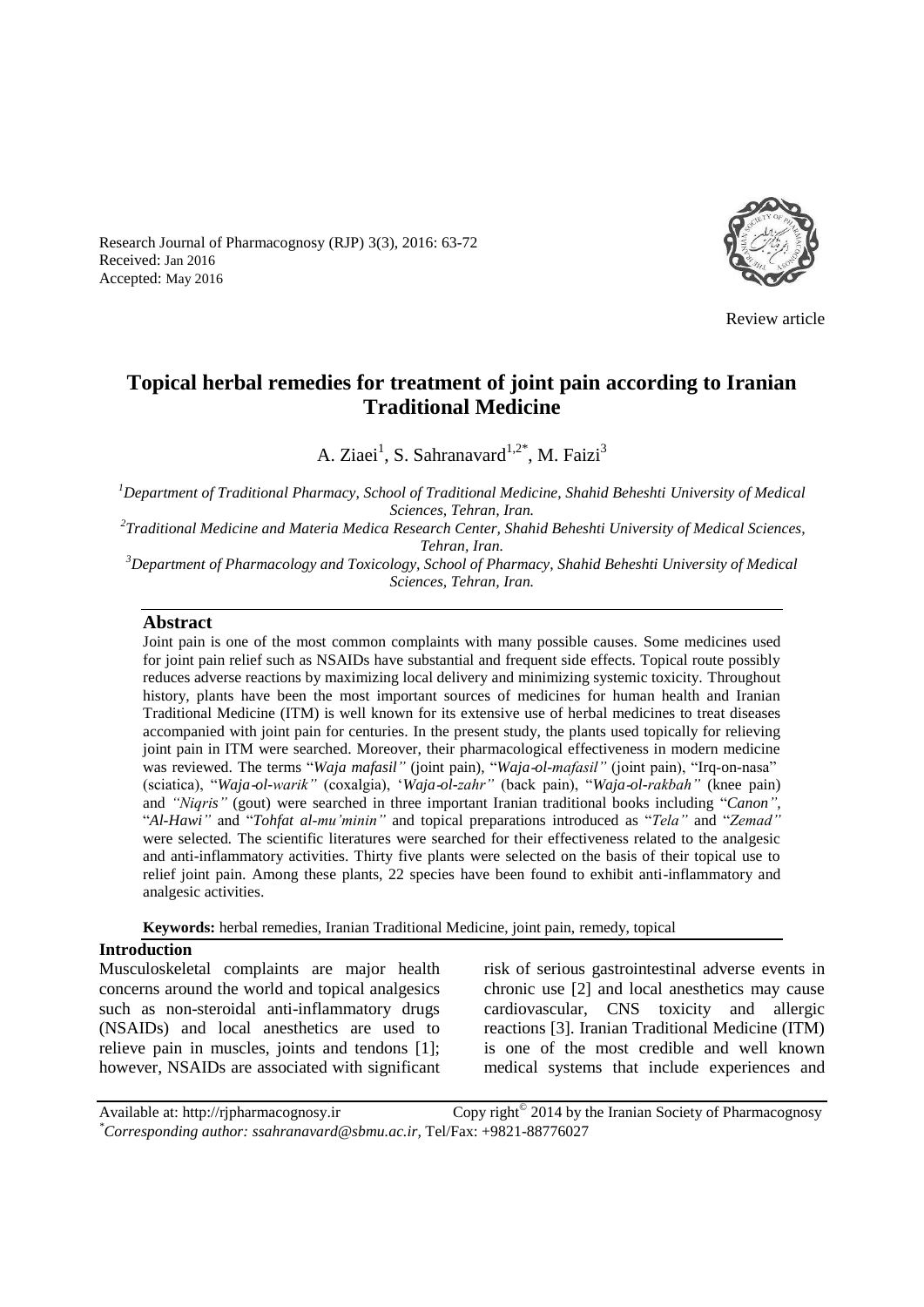lessons taught by Iranian leading philosophers and their disciples [4]. In ITM, joint pain is an important disorder, which can occur in different situations. Iranian physicians have introduced many herbal drugs for treating different types of joint pain.

There are several references in ITM for finding effective medicinal plants which were used in joint pain, three of which are "*Al-Hawi",*  "*Canon*" and "*Tohfat al-Mu'minin".*

The book *"Al-Hawi"* was written by Rhazes (865-925 AD) who is also known as Razi. His major contribution to medicine, *Al-Hawi,* is a masterpiece which comprised abstracts from preceding authors respecting various diseases and therapies and has also recorded clinical cases of his own experience [5].

*"Canon"* that was written by Avicenna (980- 1037 AD) became the reference of medicine for almost six centuries. The second volume of "*Canon*" is referred to the usage of medicinal plants [6]. In the third volume, under a section named "*visible peripheral diseases*", disorders accompanied with joint pain have been described and various related medications and pain relievers have been prescribed.

The book *"Tohfat al-Mu'minin"* is a comprehensive pharmacopoeia of the singular and compound drugs, written by a great Iranian physician and pharmacist, Mir Muhammad Mu'min Husaini Tonekaboni, known as "Hakim Mu'min", in the  $16<sup>th</sup>$  century [7]. This book is still one of the most valuable sources among the followers of traditional medicine.

Among different forms of medicinal preparations which were used in ITM, *"tela"* and *"zemad"* were applied in joint pain. These are two topical forms that are frequently used to cure and manage various diseases in ITM. In the present study, the topical plants used as *"Tela"* (similar to lotion) and *"Zemad"* (similar to ointment or a cream) for treating different diseases with joint pain were evaluated. Moreover, the antiinflammatory and analgesic effects of the plants were searched in new databases as well.

### **Methods**

In this survey, herbal medicines that were introduced to treat different kinds of joint pain were looked in three valuable books of ITM. These books are among the most important references of ITM and have been widely used by natural healers of Iran. "*Canon"* and "*Al-Hawi",* and *"Tohfat al-Mu'minin"* are the main references that all traditional medical healers used extensively.

Some ITM diseases which have a relation to joint pains such as "*Waja-ol-mafasil"* (joint pain), "*Irq*- *on-nasa"* (sciatica), "*Waja*-*ol-warik"*  (coxalgia), "*Waja*-*ol-zahr"* (back pain), "*Wajaol-rakbah"* (knee pain) and *"Niqris"* (gout) were selected through these books [7-10]. Although correlating the modern terminologies for those of traditional diseases are not entirely possible but close definitions have been considered as equivalents to disorders in modern medicine. The traditional name of diseases was matched with modern names through some old and modern dictionaries [11-13]. The definitions are summarized, extracted from selected historical ITM manuscripts, prepared by the author (table1).

The medicinal herbs introduced for joint pain in the form of *"Tela"* (similar to lotion) and *"Zemad"* (similar to ointment or cream) were investigated through the three previously mentioned Iranian traditional books by keywords [7-10]. The selected ITM medicinal plants names were matched to their scientific names [14-19]. The animal and mineral-derived drugs and also the plants that could not be matched to a scientific name were excluded.

After selecting the plants, the electronic databases including Pubmed, Science direct, Scopus, and Google Scholar were searched for the terms 'anti-inflammatory' and 'analgesia or antinociceptive'.

# **Results and Discussion**

Completing the first phase of the study, 196 medicinal plants were found to alleviate joint pain through investigating traditional medical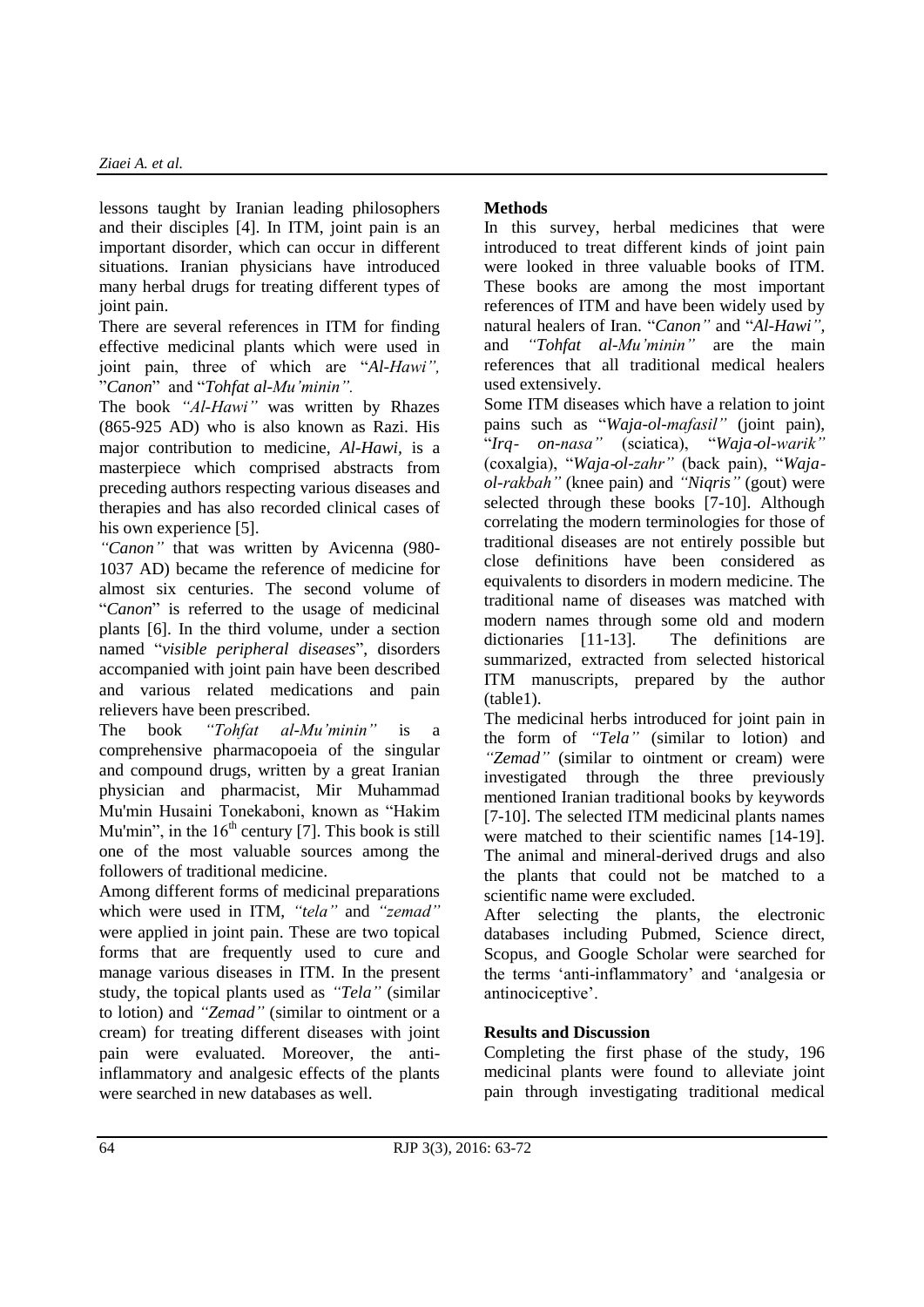| <b>Table 1.</b> Some of traditional joint pain terms described in TTM books |                                                 |                                         |                                                                                                                        |  |  |  |  |  |
|-----------------------------------------------------------------------------|-------------------------------------------------|-----------------------------------------|------------------------------------------------------------------------------------------------------------------------|--|--|--|--|--|
| <b>ITM</b> terms<br>(arabic)                                                | Phonography of<br>ITM terms by IPA <sup>a</sup> | <b>ITM</b> terms English<br>translation | <b>ITM</b> term definition                                                                                             |  |  |  |  |  |
| Waja -ol-mafasil                                                            | /vædʒæe-mæfɒsel/                                | Joint pain                              | The pain encompasses joints; further pain and inflammation occurs in the<br>joints of the hands and legs               |  |  |  |  |  |
| Irq -on-nasa                                                                | /vædzæe-eryonesp/                               | Sciatica                                | The pain which starts from the hip joint and radiates downward to the thigh,<br>even sometimes to the knees and ankles |  |  |  |  |  |
| Waja-ol-warik                                                               | /vædʒæevæɾæk/                                   | Coxalgia                                | The pain which occurs in hip joint                                                                                     |  |  |  |  |  |
| Waja -ol- rakbah                                                            | /vædʒæeɾækbe/                                   | Knee joint pain                         | The pain specially in the larger joints like knee and hip joints                                                       |  |  |  |  |  |
| Nigris                                                                      | /negres/                                        | Gout                                    | The pain with swelling in ankle and other joints of the foot                                                           |  |  |  |  |  |
| Waja-ol-zahr                                                                | /vædʒæezæhɾ/                                    | Back pain                               | The pain in deep and superficial muscles and tendons around the vertebral<br>column                                    |  |  |  |  |  |

**Table 1.** Some of traditional joint pain terms described in ITM books

<sup>a</sup> International phonetic alphabet

manuscripts. In the next step, herbal drugs with topical use were selected and 35 herbs (18%) in the forms of *"Zemad"* (75%) and *"Tela"* (25%) were obtained. The list of plants has been presented in table 2.

The investigation of their analgesic and antiinflammatory effects through scientific literatures led to 22 pharmacologically effective plants.

The characteristics of these plants have been described as follows:

#### *Acorus calamus* L*.*

*Acorus calamus* has long been used in traditional medicine as a remedy for pain and inflammation [20] and is a part of an Ayurvedic formulation for the treatment of arthritis [21]. The dried and powdered rhizomes have been used in ITM for its analgesic effect on joints, against edema in *"Zemad"* form [9] and also the cooked rhizomes have been used to reduce muscular pain [9]. Most of its effects have been attributed to the essential oil of the rhizomes [22]. An investigation has confirmed the analgesic properties of oral administration of *A. calamus* extract using *in vivo* methods [23]. The anti-inflammatory property of *A. calamus* leaf extract has been demonstrated in *in vitro*/*in vivo* experiments [23,24].

#### *Allium sativum* L.

The bulb and leaves of *Allium sativum* (garlic) have been used in ITM. It is effective for mitigation of sciatica, gout, and joint pain by itself or in oil form [7-9]. Garlic is one of the most widely used plants with anti-inflammatory activity [25]. Studies have confirmed that oral use of *A. sativum* suppresses inflammation in inflammatory diseases [26].

#### *Althea officinalis* L.

The aerial parts of *Althea officinalis* (marshmallow) have been traditionally used in combination with almond oil against pain and edema for sciatica, joint pain, and gout [8-9]. Studies have shown that *A. officinalis* possesses antimicrobial, anti-inflammatory, immunomodulatory, demulcent, calming, and antitussive properties [27]. In an *in vivo* study, the aqueous extract of the flowers (taken orally) has demonstrated anti-inflammatory effects in the treatment of acute and chronic inflammation in rats [28].

#### *Brassica nigra* L.

The seeds of *Brassica nigra* (black mustard) have been used in ITM for treatment of disorders with similar symptoms as rheumatoid arthritis, cerebral and pulmonary edema, paralysis, migraines, epilepsy [29] and sciatica [9]. The previous studies showed that *B. nigra* possessed antioxidant, anti-inflammatory, antiepileptic, antidiabetic and many other pharmacological effects [30]. *In vivo* analgesic activity of the extract of *B. nigra* seeds has been confirmed at different doses by oral administration [31].

#### *Brassica oleracea* L.

The leaves of *Brassica oleracea* (wild cabbage) have been used for joint pain and gout in combination with other plants [7,9]. The cooked leaves have been commonly used in ITM for treatment of back pain topically [8]. *B. oleracea* is widely used as an anti-inflammatory, anti-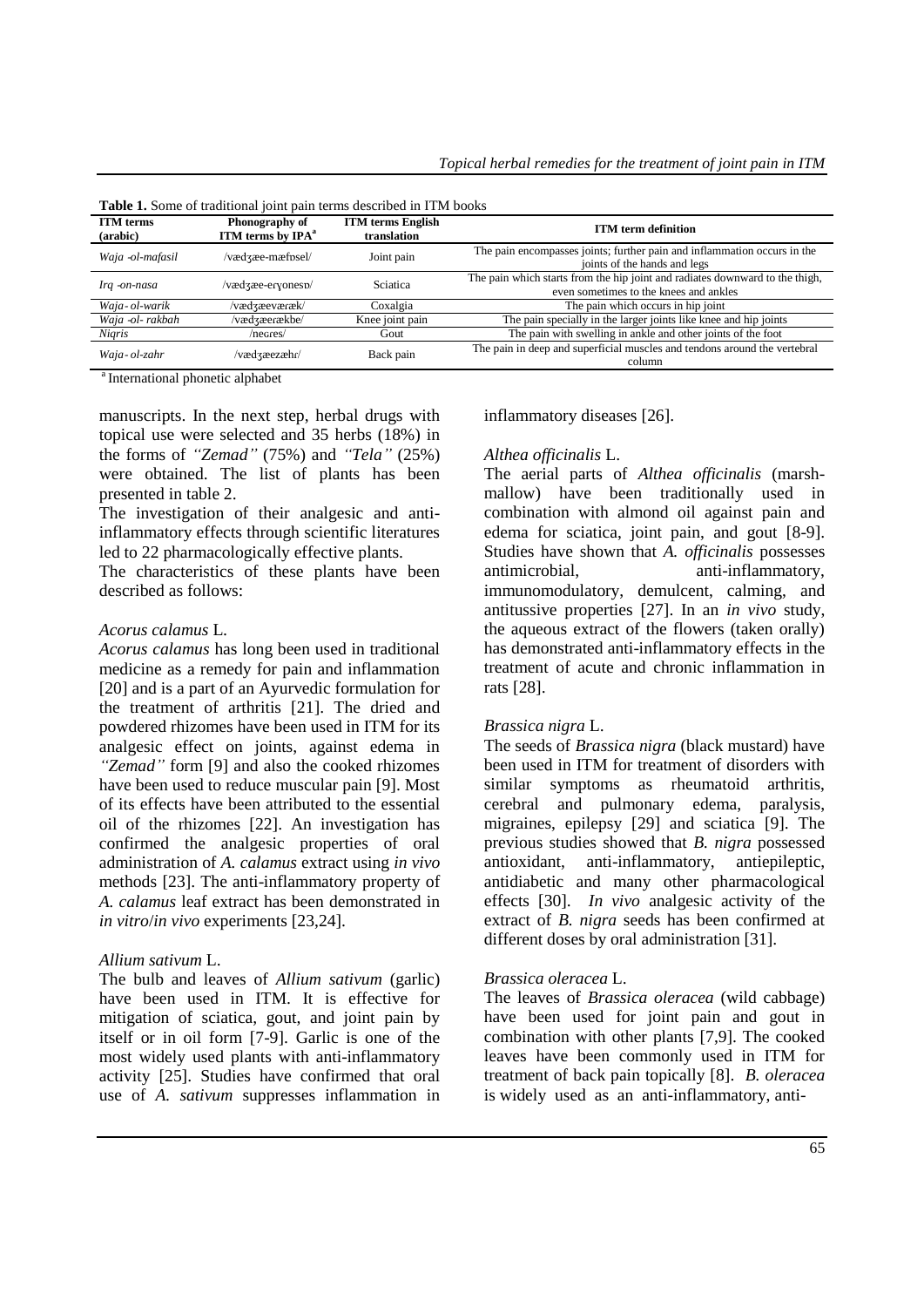### *Ziaei A. et al.*

#### **Table 2.** Plants introduced in ITM for treatment of joint pain

| NO     | Scientific name                                                                                                                                                                                                      | Family              | <b>Traditional</b><br>name | Persian<br>name    | <b>Phonetics</b>     | Forms            | Part<br>used   | type                                                         |
|--------|----------------------------------------------------------------------------------------------------------------------------------------------------------------------------------------------------------------------|---------------------|----------------------------|--------------------|----------------------|------------------|----------------|--------------------------------------------------------------|
| 1.     | Acorus calamus L.                                                                                                                                                                                                    | Araceae             | Waj                        | Agir turki         | /ægir turki/         | Z                | Rhizome        | Jp                                                           |
| 2.     | Allium sativum L.                                                                                                                                                                                                    | Liliaceae           | Soum                       | Sir                | $/s$ ir/             | Z                | Leaf,<br>Bulb  | Jp-Sc-<br>Gout                                               |
| 3.     | Althea officinalis L.                                                                                                                                                                                                | Malvaceae           | Khatmi                     | Khatmi             | /xætmi/              | Z                | Aerial<br>part | Jp-Sc-<br>Gout                                               |
| 4.     | Alyssum homalocarpum                                                                                                                                                                                                 | <b>Brassicaceae</b> | Todari                     | Todari             | /tudæri/             | $\mathbf Z$      | Seed           | Gout                                                         |
| 5.     | Antemis nobelis L.                                                                                                                                                                                                   | Compositae          | Baboonaj                   | Baboone            | /bpbone/             | $\mathbf T$      | Flower         | $Bp-Jp$                                                      |
| 6.     | Aristolochia rotunda L.                                                                                                                                                                                              | Aristolochiaceae    | Zaravand                   | Zaravand           | /zærpvænd/           | $\mathbf T$      | Root           | Gout                                                         |
| 7.     | Brassica nigra<br>(L.)Koch.                                                                                                                                                                                          | <b>Brassicaceae</b> | Khardal                    | Khardal            | $\chi$ ærdæl $\chi$  | Z                | Seed           | $Jp-Sc$                                                      |
| 8.     | Brassica oleracea<br>$(L)DC$ .                                                                                                                                                                                       | <b>Brassicaceae</b> | Kornob                     | Kalam              | $/k$ ælæm $/$        | Ζ                | Leaf           | Gout-Jp-<br><b>Bp</b>                                        |
| 9.     | Calendula officinalis L.                                                                                                                                                                                             | Compositae          | Azarion                    | Hamishe<br>bahar   | /hæmifebæhpr/        | Ζ                | Flower         | Sc-J.P                                                       |
| 10.    | Cassia fistula L.                                                                                                                                                                                                    | Fabaceae            | Khiar<br>Shanbar           | Folus              | /folus/              | $\mathbf T$      | Fruit          | Jp                                                           |
| 11.    | Cichorium intybus L.                                                                                                                                                                                                 | Asteraceae          | Hendba                     | Kasni              | /kpsni/              | Z                | Arial<br>parts | Jp-Gout                                                      |
| 12.    | Cocos mucifera L.                                                                                                                                                                                                    | Arecaceae           | Nargil                     | Nargil             | /mprgil/             | Ζ                | Fruit          | $Sp-Bp-$<br>Jp                                               |
| 13.    | Colchicum autumnale L.                                                                                                                                                                                               | Colchicaceae        | Souranjan                  | Souranjan          | /surænd3pn/          | Z                | Bulb           | Gout                                                         |
| 14.    | Conium masculatum L.                                                                                                                                                                                                 | Apiaceae            | Shokaran                   | Shokaran           | $/$ [okærpn $/$      | $\mathbf T$      | Fruit,<br>Leaf | Gout                                                         |
| 15.    | Ecballium elaterium (L.)<br>A. Rich.                                                                                                                                                                                 | Cucurbitaceae       | Ghesa ol<br>hemar          | Khiar dashti       | $\frac{x}{\sin x}$   | Z                | Fruit<br>Leaf  | Sci-Jp-<br>Gout                                              |
| 16.    | Glossostemon bruguieri<br>D.C.                                                                                                                                                                                       | Sterculiaceae       | Moghas                     | Anar dashti        | /ænprdæfti/          | Ζ                | Root           | Gout-Sc-<br>$Jp-Bp$                                          |
| 17.    | Hordeum vulgare Linn.                                                                                                                                                                                                | Poaceae             | Shaeir                     | Jou                | $/d \mathfrak{z}$ u/ | $\mathbf T$      | Seed           | Gout                                                         |
| 18.    | Hyoscyamus albus L.                                                                                                                                                                                                  | Solanaceae          | Banj                       | Bang daneh         | /bændpne/            | $\mathbf T$      | Seed           | Gout                                                         |
| 19.    | Inula helenium L.                                                                                                                                                                                                    | Asteraceae          | Rasan                      | Rasan              | /rpsen/              | Ζ                | Root           | Jp                                                           |
| 20.    | Lawsonia inermis L.                                                                                                                                                                                                  | Lythraceae          | Hanna                      | Hanna              | $/$ hæn $\upsilon$   | Z                | Leaf           | Kp                                                           |
| 21.    | Lepidium sativum L.                                                                                                                                                                                                  | <b>Brassicaceae</b> | Horf                       | Taretizak          | /tæretizæk/          | $\mathbf Z$      | Seed           | Sc                                                           |
| 22.    | Lupinus spp.                                                                                                                                                                                                         | Fabaceae            | Tormes                     | Baghala<br>mesri   | /bocælp mesri/       | Z                | Seed           | Sc                                                           |
| 23.    | Mandragora officinarum<br>L.                                                                                                                                                                                         | Solanaceae          | Yabrouh                    | Mehr giah          | /mehrgiph/           | Ζ                | Root           | Jp                                                           |
| 24.    | Nerium oleander L.                                                                                                                                                                                                   | Apocyanaceae        | Defli                      | Kharzahreh         | /xærzæhreh/          | Z                | Leaf           | Bp-Kp                                                        |
| 25.    | Ocimum filamentosum<br>Forsk.                                                                                                                                                                                        | Lamiaceae           | Reihan<br>soleimani        | Reihan<br>Soleiman | /rejhpn/             | $\mathbf T$      | Leaf           | Gout                                                         |
| 26.    | Olea europea L.                                                                                                                                                                                                      | Oleraceae           | Zeitoon                    | Zeitoon            | /zejtown/            | $\mathbf T$      | Fruit          | Gout-Sc                                                      |
| 27.    | Opopanax chironium<br>Koch.                                                                                                                                                                                          | Apiaceae            | Javoshir                   | Javoshir           | $\gamma$ gpvosir/    | Ζ                | Resin          | $\mathop{\rm Jp}\nolimits\text{-}\mathop{\rm Gout}\nolimits$ |
| 28.    | Papaver somniferum L.                                                                                                                                                                                                | Papaveraceae        | Afion                      | Khashkhash         | $/xa$ fxpf $/$       | $\overline{T}$   | Fruit          | Gout                                                         |
| 29.    | Platanus orientalis L.                                                                                                                                                                                               | Platanaceae         | Dolb                       | Chenar             | $/t$ fen $n$         | $\boldsymbol{Z}$ | Leaf           | Jp-Sp                                                        |
| 30.    | Populus canadensis L.                                                                                                                                                                                                | Salicaceae          | Hour                       | Toz                | /towz/               | Z                | Bark           | Sc-Gout                                                      |
| 31.    | Ruta graveolens L.                                                                                                                                                                                                   | Rutaceae            | Sodab                      | Sodab              | /sodpb/              | Z                | Aerial<br>part | Jp                                                           |
| 32.    | Scilla maritima L.                                                                                                                                                                                                   | Liliaceae           | Esgheel                    | Piaz dashti        | $\pi$                | Z                | Bulb           | Jp-Sc                                                        |
| 33.    | Spinacia oleracea L.                                                                                                                                                                                                 | Chenopodiaceae      | Esfanakh                   | Esfenaj            | /esfenpd3/           | Z                | Leaf           | $Bp-Jp$                                                      |
| 34.    | Thymus spp.                                                                                                                                                                                                          | Lamiaceae           | Saetar                     | Avishan            | $/$ pvi $\int$ æ $/$ | Z                | Leaf           | $Bp-Jp$<br>Jp                                                |
| In:in: | $\overline{z}$<br>35.<br>Violaceae<br>Banafshe<br>Viola odorata L.<br>Banafsai<br>/bænæffe/<br>Flower<br>agin, Brubeck poin, Coveredgie, Sovereigne, Kny knee poin, Z. Zamad (ointr<br>$T \cdot T_2 I_2$<br>(letion) |                     |                            |                    |                      |                  |                |                                                              |

Jp: joint pain, Bp: back pain, Co: coxalgia, Sc: sciatica, Kp: knee pain, Z: *Zemad* (ointment, cream), T: *Tela* (lotion)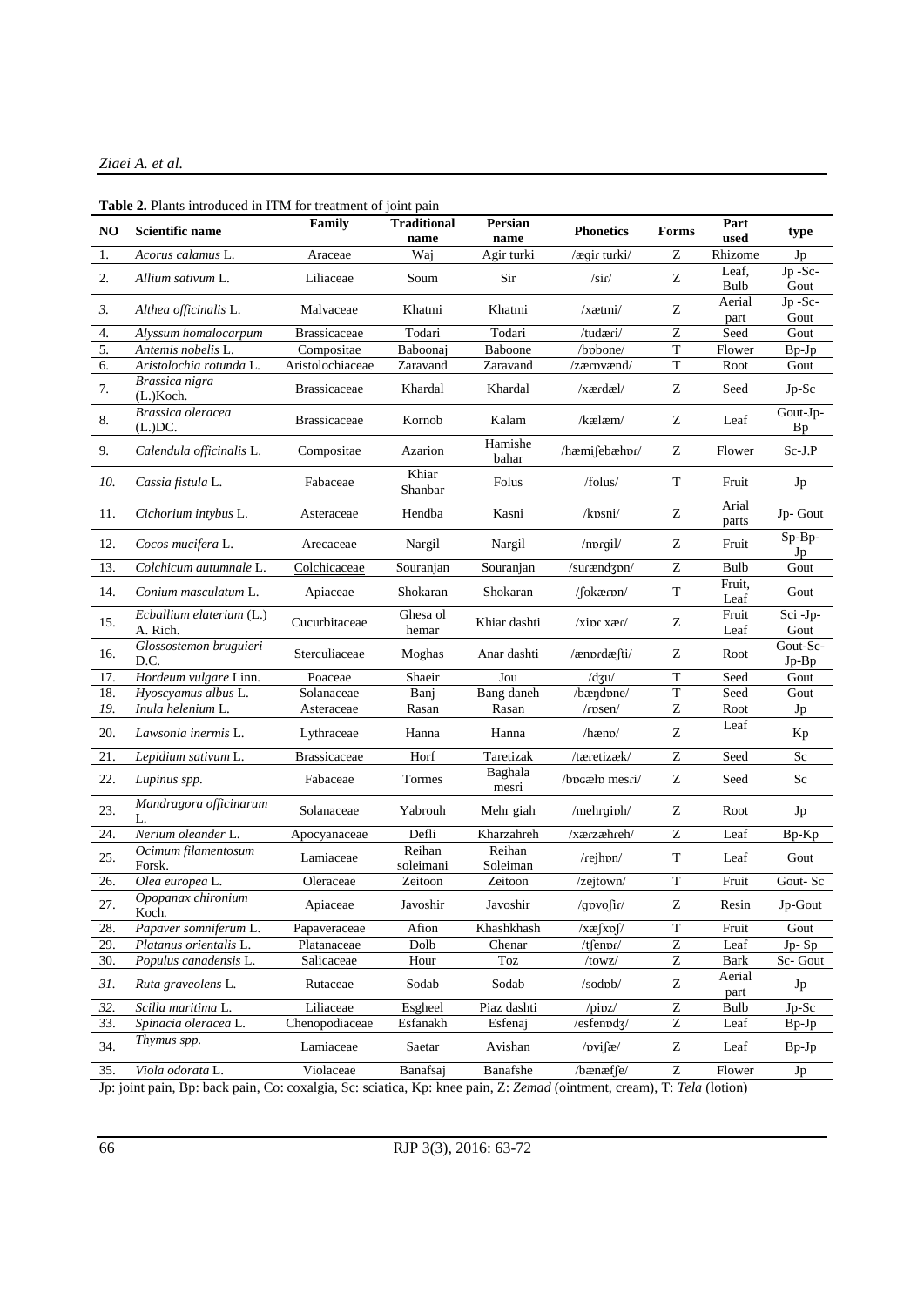bacterial, anti-rheumatic, diuretic, emollient, anthelmintic, and cardiotonic agent. *In vivo* antiinflammatory and analgesic activity of the ethanol extract of *B. olearcea* has been confirmed by oral administration [32].

### *Calendula officinalis* L.

The flowers of *Calendula officinalis* (marigold) have been used in ITM as *"Zemad"* for joint pain and sciatica [8-9]. It has been reported to possess many pharmacological activities, which include antioxidant, anti-inflammatory, antibacterial, antifungal and antiviral properties. [33] *In vivo*  anti-inflammatory activities of *C. officinalis* flower extract have been shown significant against chemically-induced acute paw edema by oral administration [34].

### *Cassia fistula* L.

The seeds of *Cassia fistula* have been used in ITM in the form of *"Tela"* to reduce the pain and stiffness of joints and gout [8-9]. Oral administration of the bark extract has been assessed in rats to show significant antiinflammatory properties in both acute and chronic models [35]. The bark extract of *C. fistula* has been found to have a significant analgesic effect against chemically-induced nociceptive pain in mice [36].

#### *Colchicum autumnale* L.

*C. autumnale* bulbs have been used in ITM as *"Zemad"* to treating gout, joint pain, and inflammation [7-9]. The bulb-like corms of *Colchicum autumnale* contain colchicine, a useful drug with a narrow therapeutic index. Oral consumption of colchicine has suppressed the development of edema in rats and has shown anti-inflammatory properties [37]; however, colchicine fell out of favor because it routinely causes diarrhea and requires caution in patients with renal insufficiency [38].

#### *Conium masculatum* L.

The fruits and leaves of *C. maculatum* have been

traditionally used for treatment of spasmodic disorders and to relieve nervous excitation, rheumatic pain, the pain of gastric ulcers, nervousness, and restlessness [39]. It has been used as *"Tela"* to relieve the pain of warm gout [9]. *Conium maculatum* (hemlock) is a highly poisonous plant. One study has shown that the alkaloidal fraction of the aerial parts of *C. maculatum* demonstrated *in vivo* analgesic and anti-inflammatory properties [40].

### *Ecballium elanterium* (L.) A. Rich.

The fruits of *Ecballium elanterium* have been used in ITM as *"Zemad"* for reducing the joint pains and the cooked leaves to treat sciatica, and in vinegar for treating gout [9]. The dried or fresh juice of *E. elanterium* is used to treat various inflammatory conditions and has exhibited analgesic properties in several animal models [41]. It has been investigated for its antiinflammatory properties and its component, cucurbitacin B, was found to have significant anti-inflammatory properties [42].

#### *Hyoscyamus albus* L.

*Hyoscyamus albus* (white henbane) seeds have been used in ITM as *"Tela"* for reducing the pain of gout [8-9]. *H. albus* is also traditionally applied for its nervous sedative effect [46]. It has been found to possess *in vivo* analgesic and antipyretic properties [43].

#### *Lawsonia inermis* L.

*Lawsonia inermis* (henna) leaves have been used in combination with other herbs and oils in ITM to reduce knee pain [9]. *L. inermis* leaves were used to treat leprosy, burns, headaches, and flank pain. They also possessed cosmetic benefits such as accelerating hair growth and for dying hair and nails [44]. It has been reported to have antiinflammatory, antinociceptive, and antipyretic properties [45]. *In vivo* anti-inflammatory properties of aqueous, ethanol and methanol extracts of *Lawsonia alba* have been demonstrated in albino Wistar rats [46].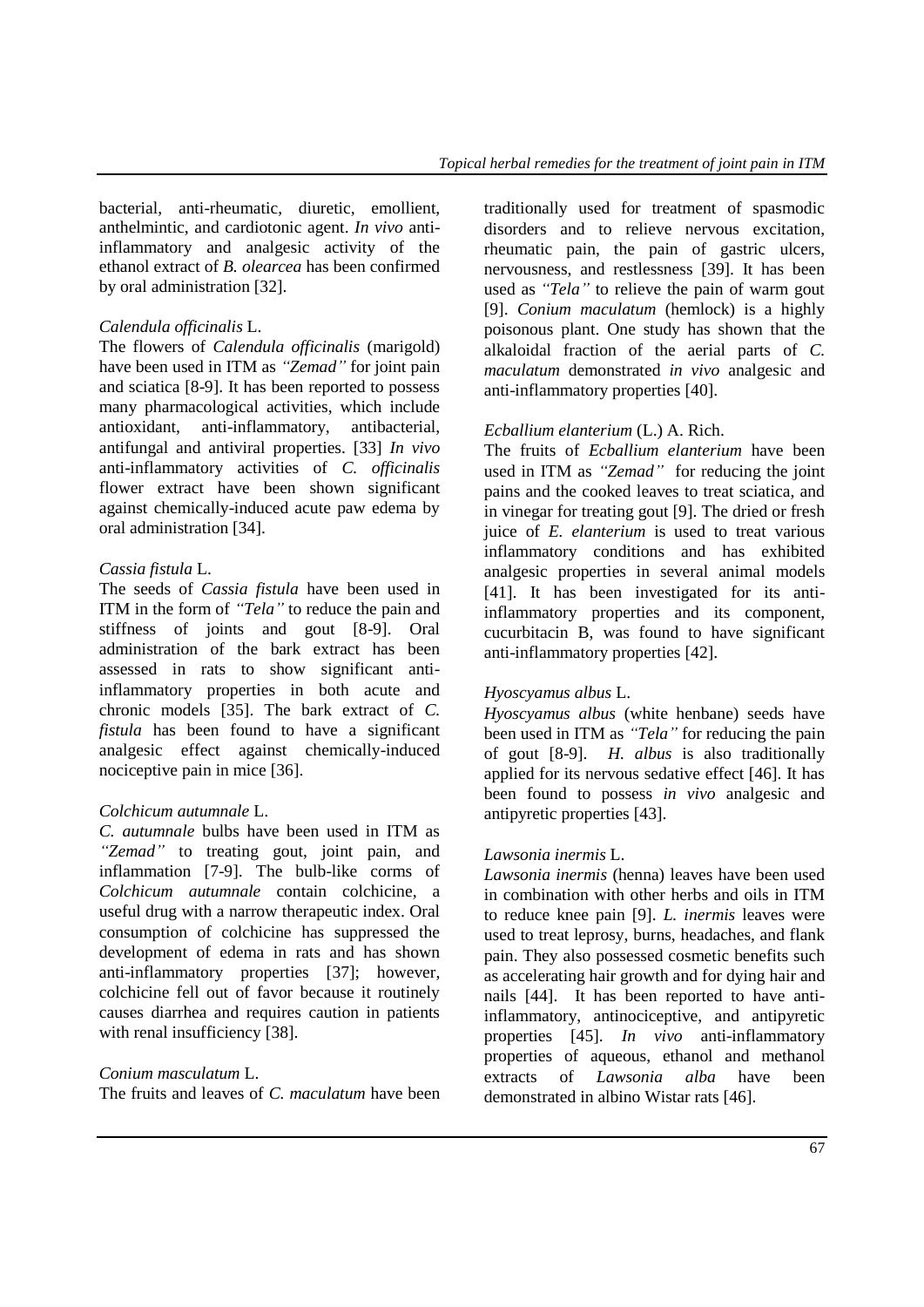#### *Ziaei A. et al.*

#### *Lepidium sativum* L.

*Lepidium sativum* (garden cress) seeds have been used since ancient times topically as *"Zemad"* to treat sciatica pain [9]. The analgesic properties of the seeds of *L. sativum* have been reported in pharmacological tests [47]. It was also found to show moderate *in vivo* anti-inflammatory activity [48].

### *Nerium oleander* L.

The cooked leaves of *Nerium oleander* have been used traditionally for reducing back pains and in *"Zemad"* and *"Tela"* forms to relieve knee pain [9-10]. *N. oleander* is a poisonous plant and contains numerous toxic compounds [49]. The dried and fresh flowers of *N. oleander* have exhibited potent *in vivo* antinociceptive and antiinflammatory activity [50].

### *Olea europea* L.

Olive oil has been traditionally used to relieve sciatica and gout pain in *"Tela"* form [9]. Studies have reported that the leaves of *O. europea* possess anti-arrhythmic, spasmolytic, immunostimulant, cardioprotective, hypotensive, antihyperglycemic, and antimicrobial properties [51].

It is rich in bioactive phenolic compounds that are reported to have anti-inflammatory properties [54]. An *in vivo* study has reported a mild antiinflammatory and anti-nociceptive effects even when the fruits of *O. europea* are consumed orally [52].

### *Papaver somniferum* L.

*Papaver somniferum* (opium poppy) fruits have been used to relieve the pain of gout in *"Tela"*  form. Opium poppy contains narcotic analgesic alkaloids including morphine, papaverine, and thebaine [53]. The analgesic actions of morphine in various pain models have been evaluated in laboratory animals and showed significant analgesic activities [54-57].

### *Platanus orientalis* L.

The fresh leaves of *Platanus orientalis* have been

used in ITM for warm temperament joint and knee pain [7,9]. It has been found beneficial for knee edema in *"Zemad"* form [8]. The polyphenolic and ethanol extracts of *P. orientalis* have shown significant analgesic and antiinflammatory properties when compared to the standard drugs in pharmacological testings [58].

### *Populus canadensis* L.

*P. canadensis* bark has been used traditionally for joint pain and topically for gout pain in *"Tela"* form*. P. canadensis* was mainly used to treat inflammatory diseases and as an anti-diarrheic in East Asian countries. The aqueous extract of *F. populi* possesses anti-inflammatory and analgesic activities shown in different *in vivo* tests and their results support the traditional usage of this plant to cure inflammatory diseases [59].

### *Ruta graveolens* L.

The aerial parts of *Ruta graveolens* combined with honey have been used for the treatment of sciatica and joint pain in ITM [7,9].

It has shown *in vivo* antinociceptive, antiinflammatory and antipyretic properties, according to the use of this species by practitioners of traditional medicine for management and treatment of pain, inflammation, and fever [60].

### *Scilla maritima* L.

The bulb of *Scilla maritima* has been used traditionally to relieve joint pain when combined with oil in *"Tela"* form [7,9]. The alcoholic extract of the bulb of *S. maritima* L. has shown *in vivo* anti-inflammatory and anti-arthritic and analgesic properties [61].

#### *Spinacia oleracea* L.

*Spinacia oleracea* leaves have been used topically for back pain in ITM [9] and the cooked leaves have been used in "*Zemad*" form for joint pain [8]. The ethanol and aqueous extracts of the leaves showed significant *in vivo* antiinflammatory activity [62].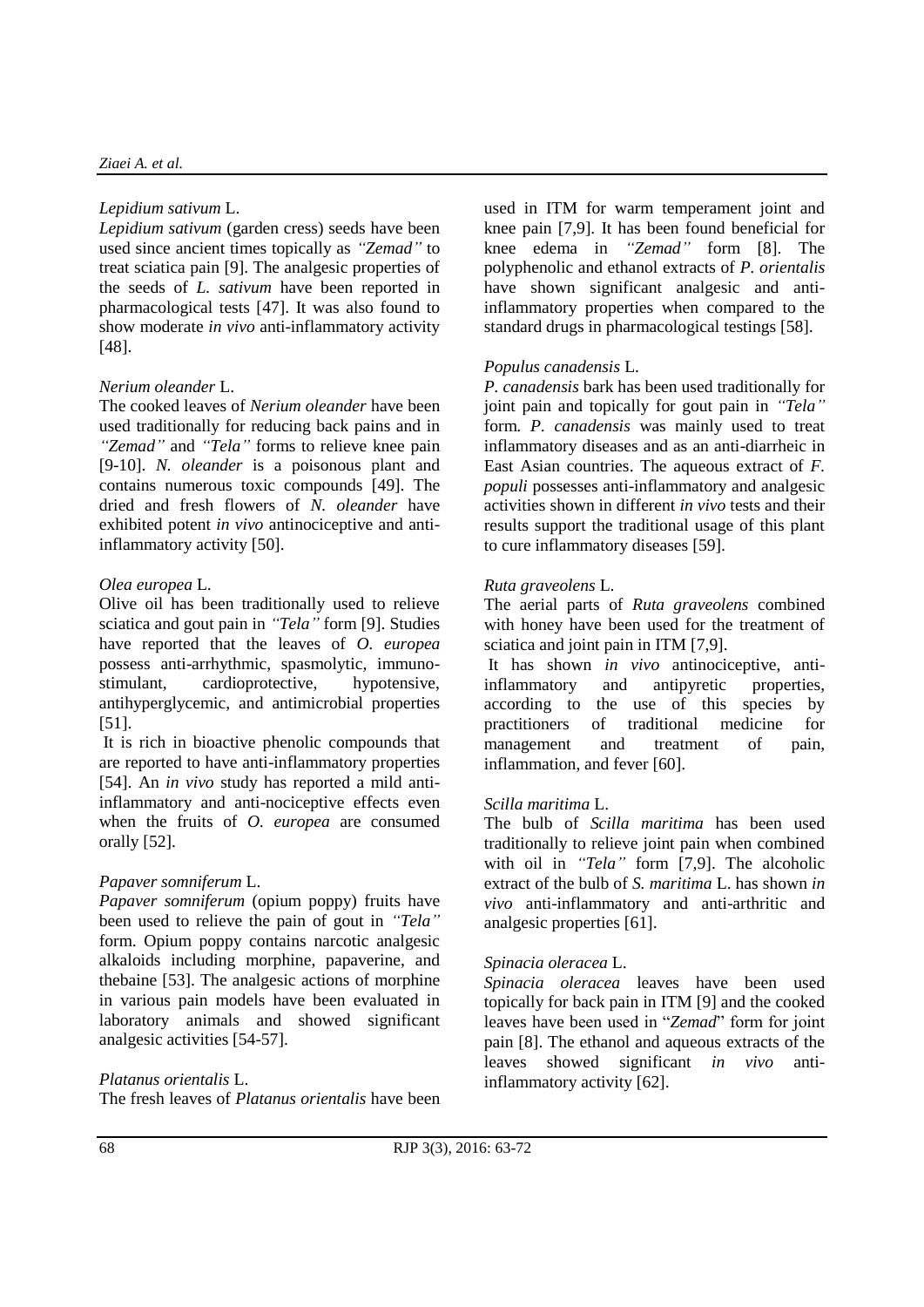*Thymus* spp*.*

The leaves of *Thymus spp.* have been used in ITM as analgesic for sacroiliac [9] and joint pain when combined with oil [8]. The effect of *Thymus vulgaris* essential oil and its isolated constituents thymol and cavacrol were studied in *in vivo* experimental models [63].

Iranian traditional physicians have gathered all the information of available medicines at their time and have also introduced many new remedies based on their own experiences [64]. They focused on different kinds of joint pain diseases and have introduced many natural drugs for relieving those pains. Our study revealed that traditional scientists suggested different topical forms of herbal drugs either in singular or in combinatory forms for different kinds of joint pain and inflammation.

Among the investigated plants, *Hyoscyamus albus*, *Nerium oleander*, *Conium maculatum* and *Colchicum authumnale* are orally toxic [65] and it is necessary to consider their toxicological effect even for topical application.

A thorough search in Ayurvedic and Unani pharmacopoeia using scientific names of these plants revealed the same medicinal effect of *Acorus calamus, Althea officinalis, Cassia fistula, Conium maculatum, Lepidium sativum, Brassica nigra, Calendula officinalis, Scilla maritima* and *Viola odorata* in these traditional systems [66,67].

The anti-inflammatory and analgesic effects of the introduced plants have been confirmed in previous researches. The plants which still have not been investigated for their pharmacological activities, would be good candidates for future analgesic and anti-inflammatory evaluations.

# **Conclusion**

In conclusion, since musculoskeletal disorders are extremely common illnesses worldwide [68], reducing pain by medicinal plants specially those used topically with fewer side effects results in many advantages [69]. Iranian Traditional Medicine has paid a great deal of attention to joint pain diseases and prescribed medicinal plants in different dosage forms to control the pain.

The results of our review through reliable sources of Iranian Traditional Medicine revealed that the ancient Iranian physicians introduced the some medicinal herbs as *"Tela"* and *"Zemad"* dosage forms to relieve joint pain.

According to our study, among medicinal plants compiled based on their topical analgesic activity, some have not been investigated through pharmacological experiments yet and thus could be good candidates for further pharmacological studies. On the other hand, a number of these plants were found to have pharmacological documented activities related to their antiinflammatory and analgesic effects which would be appropriate for further clinical studies.

### **Acknowledgements**

This study was the result of a PhD thesis number 141 (Atousa Ziaei).The financial support was provided by a grant (No. 128), Department of Traditional Pharmacy, School of Traditional Medicine, Shahid Beheshti University of Medical Sciences, Tehran, Iran.

### **Declaration of interest**

The authors declare that there is no conflict of interest. The authors alone are responsible for the content of the paper.

### **References**

- [1] Fauci S, Kasper DL, Longo DL, Braunwald E, Hauser SL. *Harrison's internal medicine*. 17<sup>th</sup> ed. New York: McGraw-Hill, 2008.
- [2] Ong [CKS,](http://www.ncbi.nlm.nih.gov/pubmed/?term=Ong%20C%5Bauth%5D) Lirk P, [Tan](http://www.ncbi.nlm.nih.gov/pubmed/?term=Tan%20C%5Bauth%5D) CH, [Seymour](http://www.ncbi.nlm.nih.gov/pubmed/?term=Seymour%20R%5Bauth%5D) RA. An evidence-based update on nonsteroidal antiinflammatory drugs*. Clin Med Res.* 2007; 5(1): 19-34.
- [3] [Mc Caughey W.](http://www.ncbi.nlm.nih.gov/pubmed/?term=McCaughey%20W%5BAuthor%5D&cauthor=true&cauthor_uid=1503666) Adverse effects of local anaesthetics. *[Drug Safty](http://www.ncbi.nlm.nih.gov/pubmed/1503666)*. 1992; 7(3):178-189.
- [4] Ardekani MS, Mohebbi A, Shajari E. *A*  survey of Iranian ethnomedicine. 1<sup>st</sup> ed. Tehran: Sahbaye danesh, 2011.
- [5] Savage-Smith E. *Islamic culture and medical*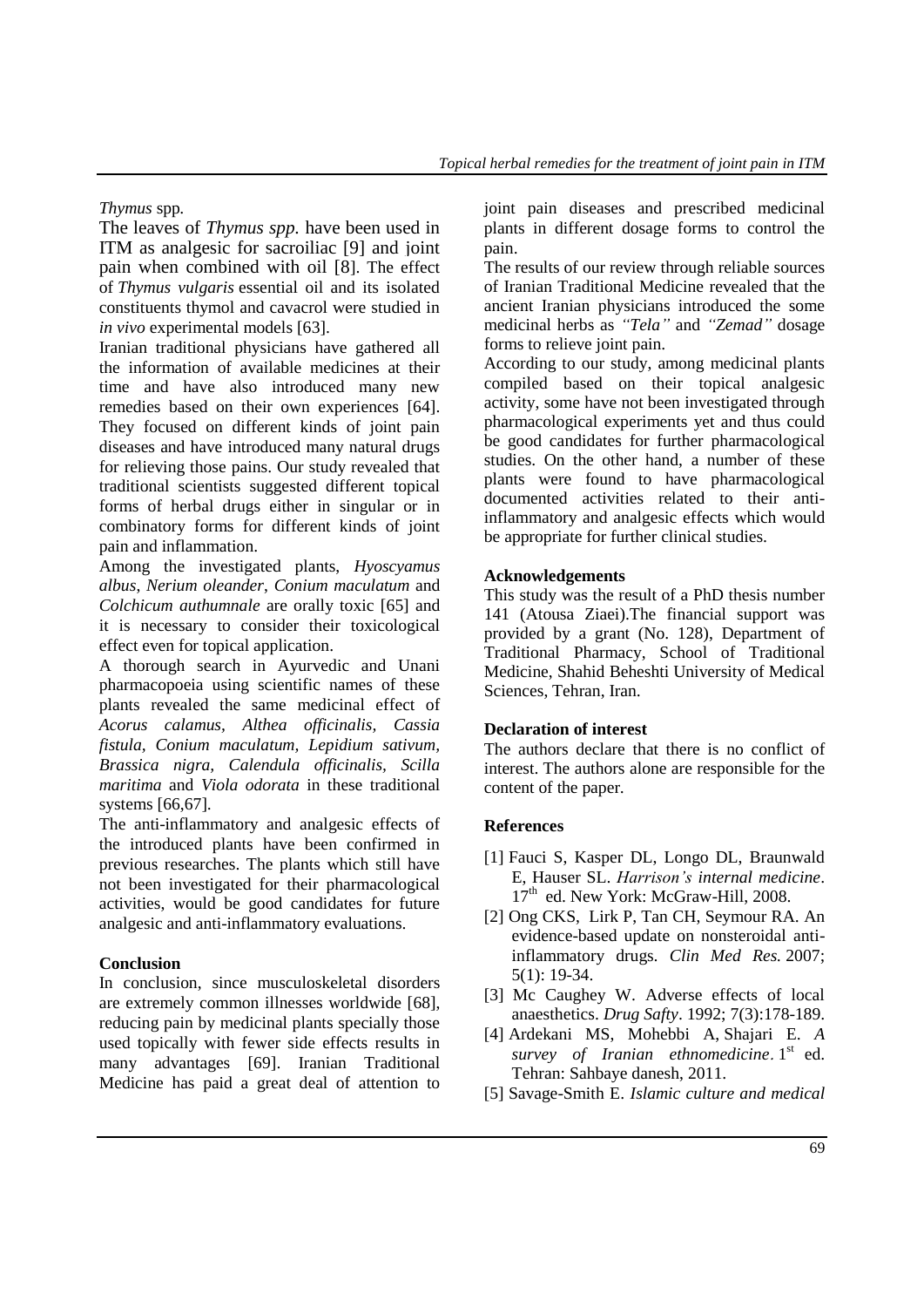*arts*. Maryland: National Library of Medicine, 1994.

- [6] Tashani OA, Johnson MI. Avicenna's concept of pain. *Libyan J Med*. 2010; Article ID 5: 5253.
- [7] Al-rhazes.  $Al$  havi [liber continent].  $1<sup>st</sup>$  ed. Afsharipour S, Ed. Tehran: Academy of medical sciences publication, 2005.
- [8] Tonkaboni MM, *Tohfeh al Momenin.* 1 st ed Rahimi R, Shams Ardekani MR, Farjadmand F, Ed. Tehran: Shahid Beheshti University of Medical Sciences, 2007.
- [9] Avicenna. *The Canon of medicine*. 2<sup>nd</sup> ed. Sharafkandi A, Ed. Tehran: Soroush press, 1997.
- [10] Aghili khorasani MH. *Makhzan-al-advia*. 1st ed. Shams ardekani MR, Rahimi R, Farjadmand F, Ed. Tehran: Rahe kamal, 2009.
- [11] Heravi M. *Bahr al javaher*. Ghom: Jalal al din, 1387.
- [12] Abdul Hameed H. *A comprehensive glossary of Avicena's canon of medicine*. NewDelhi: Hamdard foundation press, 1998.
- [13] Shirzad M, Irannejad Sh, Cheraqi Niroumand M, Sham ardekani M. *Iranian traditional medicine a dictionary (Arabic-*Persian-English).1<sup>st</sup> ed. Tehran: Traditional medicine and Materia Medica Research Center, 2014.
- [14] Zargari A. *Medicinal plants*.  $6^{\text{th}}$ ed. Tehran: Tehran University of Medical Sciences, 2005.
- [15] Ghahreman A. *Matching the old descriptions of medicinal plants with the scientific ones.* 1<sup>st</sup> ed. Tehran: University of Tehran press, 2010.
- [16] Ghahraman A, Okhovvat A. *Matching the old medicinal plant names with scientific terminology*. 1<sup>st</sup> ed. Tehran: Tehran University press, 2004.
- [17] Soltani A. *Dictionary of medicinal plants*. 1st ed. Tehran: Arjmand press, 2004.
- [18] Mozaffarian V. *Dictionary of Iranian plant names*. 1<sup>st</sup> ed. Tehran: Farhang Moaser press, 2006.
- [19] Amin G. *Popular medicinal plants of*  Iran. 1<sup>st</sup> ed. Tehran: Tehran University press, 2005.
- [20] [Ali Khan](http://www.ncbi.nlm.nih.gov/pubmed/?term=Khan%20MA%5Bauth%5D) MA, [Torequl Islam](http://www.ncbi.nlm.nih.gov/pubmed/?term=Islam%20MT%5Bauth%5D) M. Analgesic and cytotoxic activity of *Acorus calamus* L., *Kigelia pinnata* L., *Mangifera indica* L. and *Tabernaemontana divaricata* L. *J Pharm Bioallied Sci*. 2012; 4(2): 149-154.
- [21] Jayaraman R, Anitha T, Joshi VD. Analgesic and anticonvulsant effects of *Acorus calamus* roots in mice*. Int J Pharm Tech Res.* 2010; 2(1): 552-555.
- [22] Subramoniam A, Madhavachandran V, Gangaprasad A. [Medicinal plants in](http://www.ukaazpublications.com/attached/publications/C-2%20Subromoniam%20(3-36).pdf)  the [treatment](http://www.ukaazpublications.com/attached/publications/C-2%20Subromoniam%20(3-36).pdf) of arthritis. *Ann Phytomed.* 2013; 2(1): 3-36.
- [23] Kim H, [Han TH,](http://www.ncbi.nlm.nih.gov/pubmed/?term=Han%20TH%5BAuthor%5D&cauthor=true&cauthor_uid=19146941) [Lee SG.](http://www.ncbi.nlm.nih.gov/pubmed/?term=Lee%20SG%5BAuthor%5D&cauthor=true&cauthor_uid=19146941) Antiinflammatory activity of a water extract of *Acorus calamus* L. leaves on keratinocyte HaCaT cells[.](http://www.ncbi.nlm.nih.gov/pubmed/19146941) *J [Ethnopharmacol](http://www.ncbi.nlm.nih.gov/pubmed/19146941)*. 2009; 12(1): 149-156.
- [24] [Muthuraman](http://www.sciencedirect.com/science/article/pii/S0278691511003139) A, [Singh](http://www.sciencedirect.com/science/article/pii/S0278691511003139) N, [Singh Jaggi](http://www.sciencedirect.com/science/article/pii/S0278691511003139) A. Protective effect of *Acorus calamus* L. in rat model of vincristine induced painful neuropathy: An evidence of antiinflammatory and anti-oxidative activity. *Food Chem Toxicol.* 2011; [49\(10\)](http://www.sciencedirect.com/science/journal/02786915/49/10): 2557- 2563.
- [25] Arreola R, Quintero-Fabián S, López-Roa RI, Octavio Flores-Gutiérrez E. Immunomodulation and anti-Inflammatory effects of garlic compounds. *J Immunol Res*. 2015; Article ID 401630.
- [26] [Hodge G,](http://www.ncbi.nlm.nih.gov/pubmed/?term=Hodge%20G%5BAuthor%5D&cauthor=true&cauthor_uid=12210145) [Hodge S,](http://www.ncbi.nlm.nih.gov/pubmed/?term=Hodge%20S%5BAuthor%5D&cauthor=true&cauthor_uid=12210145) [Han P.](http://www.ncbi.nlm.nih.gov/pubmed/?term=Han%20P%5BAuthor%5D&cauthor=true&cauthor_uid=12210145) *Allium sativum* (garlic) suppresses leukocyte inflammatory cytokine production in vitro: potential therapeutic use in the treatment of inflammatory bowel disease. *[Cytometry](http://www.ncbi.nlm.nih.gov/pubmed/12210145)*. 2002; 48(4): 209-215.
- [27] Gudej J. Determination of flavonoids in the leaves, flowers and roots of *Althaea officinalis* L. *Farm Polska.* 1990; 46(5): 153- 155.
- [28] Hage-Sleiman R, Mroueh M, Daher CF. Pharmacological evaluation of aqueous extract of *Althaea officinalis* flower grown in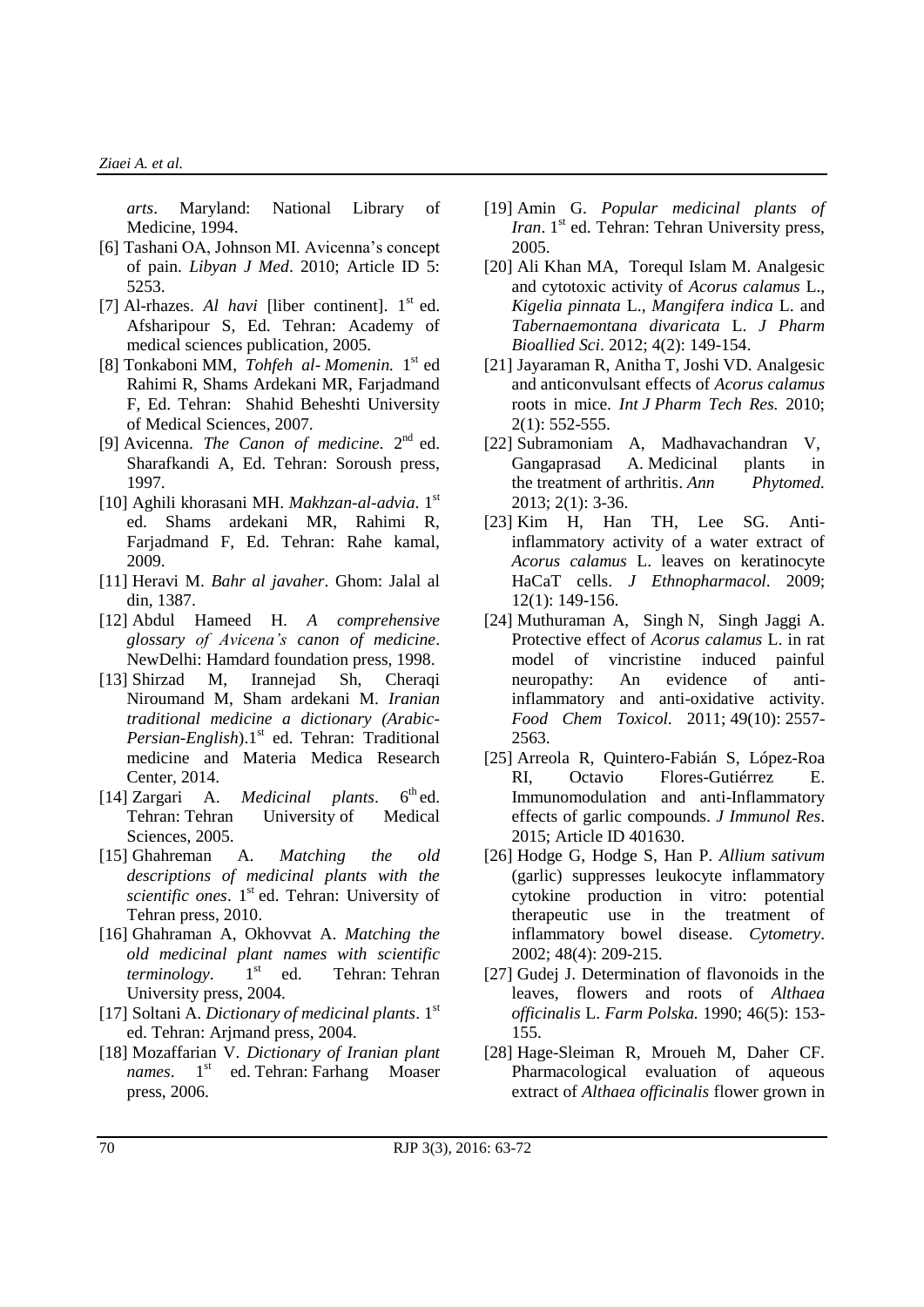Lebanon. *Pharm Biol*. 2011; 49(3): 327-333.

- [29] Al-Snafi AE. The pharmacological importance of *Brassica nigra* and *Brassica rapa* grown in Iraq. *J Pharm Biol.* 2015; 5(4): 240-253*.*
- [30] [Kiasalari](http://www.ncbi.nlm.nih.gov/pubmed/?term=Kiasalari%20Z%5Bauth%5D) Z, [Khalili](http://www.ncbi.nlm.nih.gov/pubmed/?term=Khalili%20M%5Bauth%5D) M, [Roghani](http://www.ncbi.nlm.nih.gov/pubmed/?term=Roghani%20M%5Bauth%5D) M, [Sadeghian](http://www.ncbi.nlm.nih.gov/pubmed/?term=Sadeghian%20A%5Bauth%5D) A. Antiepileptic and antioxidant effect of *Brassica nigra* on pentylenetetrazolinduced kindling in mice*. Iran J Pharm Res*. 2012; 11(4): 1209-1217.
- [31] [Haidari M](http://jmums.mazums.ac.ir/search.php?slc_lang=en&sid=1&auth=Haidari)R, [Abbasifard](http://jmums.mazums.ac.ir/search.php?slc_lang=en&sid=1&auth=Abbasifard) M. [Evaluation of](http://jmums.mazums.ac.ir/files/site1/user_files_0d0bf0/admin-A-10-1-69-9610f5e.pdf)  [the analgesic effect of](http://jmums.mazums.ac.ir/files/site1/user_files_0d0bf0/admin-A-10-1-69-9610f5e.pdf) *Brassica nigra* in [mice.](http://jmums.mazums.ac.ir/files/site1/user_files_0d0bf0/admin-A-10-1-69-9610f5e.pdf) *J Mazandaran Univ Med sci.* 2002; 12(34): 18-27.
- [32] [Nagariya](http://www.jourlib.org/search?kw=Kashyap%20Nagariya&searchField=authors) K. Anti-inflammatory and analgesic activity of whole plant of *Brassica oleracea* linn var. *capitata f. rubra* (red cabbage) in rats. *J Global Pharma Tech.* 2010; 2(8): 256.
- [33] [Chandran](http://www.ncbi.nlm.nih.gov/pubmed/?term=Chandran%20PK%5Bauth%5D) PK, [Kuttan](http://www.ncbi.nlm.nih.gov/pubmed/?term=Kuttan%20R%5Bauth%5D) R. Effect of *Calendula officinalis* flower extract on acute phase proteins, antioxidant defense mechanism and granuloma formation during thermal burns. *J Clin Biochem Nutr*. 2008; 43(2): 58-64.
- [34] Chandran PK, Kuttan G, Kuttan R. Antiinflammatory activity of flower extract of *Calendula officinalis* Linn. and its possible mechanism of action. *Indian J Exp Biol.* 2009; 47(2): 688-694.
- [35] Ilavarasan R, Mallika M,Venkataraman S. Anti-inflammatory and antioxidant activities of *Cassia fistula* Linn. bark extracts. *Afr J Tradit Complem.* 2005; 2(1): 70-85.
- [36] Ashraf Ali M, Sagar HA, Sultana Khatun C, Azad AK, Begum K, Ibne Wahed MI. Antihyperglycemic and analgesic activities of ethanolic extract of *Cassia fistula* L. stem bark. *Int J Pharm Sci Res*. 2012; 3(2): 416- 423.
- [37] [Chang YH.](http://www.ncbi.nlm.nih.gov/pubmed/?term=Chang%20YH%5BAuthor%5D&cauthor=true&cauthor_uid=127587) Mechanism of action of colchicine. III. Anti- inflammatory effects of colchicine compared with phenylbutazone and indomethacin*. [Arthritis Rheum](http://www.ncbi.nlm.nih.gov/pubmed/127587)*. 1975; 18(5): 493-496.
- [38] [Prasad](http://www.ncbi.nlm.nih.gov/pubmed/?term=Prasad%20S%5Bauth%5D) SH, [Ewigman](http://www.ncbi.nlm.nih.gov/pubmed/?term=Ewigman%20B%5Bauth%5D) B. Acute gout: Oral

steroids work as well as NSAIDs. *J Fam Practice.* 2008; 57(10): 655-657.

- [39] Schep LJ, Slaughter RJ, Beasley DM. Nicotinic plant poisoning. *Clin Toxicol.*  2009; 47(8): 771-781*.*
- [40] [Madaan](http://www.ncbi.nlm.nih.gov/pubmed/?term=Madaan%20R%5Bauth%5D) R, Kumar S. Screening of alkaloidal fraction of *Conium maculatum* L. aerial parts for analgesic and anti-inflammatory activity. *Indian J Pharm Sci*. 2012; 74(5): 457-460.
- [41] Ahmad agil M, Risco S, Miro M, Navarro MC, Ocete MA, Jimenez JA. Analgesic and antipyretic effects of *Ecballium elaterium* (L.) A. Richard. extract in rodents. *Phytother Res*. 1995; 9(2): 135-138.
- [42] [Yesilada E,](http://www.ncbi.nlm.nih.gov/pubmed/?term=Yesilada%20E%5BAuthor%5D&cauthor=true&cauthor_uid=3404148) [Tanaka S,](http://www.ncbi.nlm.nih.gov/pubmed/?term=Tanaka%20S%5BAuthor%5D&cauthor=true&cauthor_uid=3404148) [Sezik E,](http://www.ncbi.nlm.nih.gov/pubmed/?term=Sezik%20E%5BAuthor%5D&cauthor=true&cauthor_uid=3404148) [Tabata M.](http://www.ncbi.nlm.nih.gov/pubmed/?term=Tabata%20M%5BAuthor%5D&cauthor=true&cauthor_uid=3404148) Isolation of an anti-inflammatory principle from the fruit juice of *Ecballium elaterium*. *[J](http://www.ncbi.nlm.nih.gov/pubmed/3404148)  [Nat Prod.](http://www.ncbi.nlm.nih.gov/pubmed/3404148)*1988; 51(3): 504-508.
- [43] Benhouda A,Yahia M[.](http://www.ijppsjournal.com/Vol6Issue3/8871.pdf) [Toxicity, analgesic](http://www.ijppsjournal.com/Vol6Issue3/8871.pdf)  [and antipyretic activities of methanolic](http://www.ijppsjournal.com/Vol6Issue3/8871.pdf)  extract from *[Hyoscyamus albus](http://www.ijppsjournal.com/Vol6Issue3/8871.pdf)* leaves in [albino rats.](http://www.ijppsjournal.com/Vol6Issue3/8871.pdf) *Int J Pharm Pharm Sci*. 2014; 6(3): 121-127.
- [44] Nithya V. Anti-inflammatory activity of *Lawsonia ulba* Linn., in wistar albino rats*. Asian J Sci Tech.* 2011; 4: 001-003.
- [45] Alia B, Bashir A. Anti-Inflammatory, antipyretic, and analgesic effects of *Lawsonia inermis* L. (Henna) in rats. *Pharmacology.*  1995; 51(6): 356-363.
- [46] Chaudhary G, Goyal S, Poonia P. *Lawsonia inermis* L.: a pharmacological review*. Int J Pharm Sci Drug Res*. 2010; 2(2): 91-98.
- [47] [Raval ND, Ravishankar](http://www.ncbi.nlm.nih.gov/pubmed/?term=Raval%20ND%5Bauth%5D) B. Analgesic effect of *Lepidium sativum* Linn. (Chandrashura) in experimental animals*. Ayu*. 2010; 31(3): 371- 373.
- [48] [Raval](http://www.ncbi.nlm.nih.gov/pubmed/?term=Raval%20ND%5Bauth%5D) [ND, Ravishankar](http://www.ncbi.nlm.nih.gov/pubmed/?term=Ravishankar%20B%5Bauth%5D) B, Ashok [BK. A](http://www.ncbi.nlm.nih.gov/pubmed/?term=Ashok%20BK%5Bauth%5D)ntiinflammatory effect of *Chandrashura* (*Lepidium sativum* Linn.) an experimental study. *Ayu*. 2013; 34(3): 302-304.
- [49] Zibbu G, Batra A. [A Review on chemistry](http://www.google.com/url?sa=t&rct=j&q=&esrc=s&source=web&cd=5&cad=rja&uact=8&ved=0CDwQFjAEahUKEwiU5MKWq5DJAhWCthoKHT4nBac&url=http%3A%2F%2Fjocpr.com%2Fvol2-iss6-2010%2FJCPR-2010-2-6-351-358.pdf&usg=AFQjCNGmPtzRvM6nMoEgrdMIV_t4Q8wnjg)  [and pharmacological activity of](http://www.google.com/url?sa=t&rct=j&q=&esrc=s&source=web&cd=5&cad=rja&uact=8&ved=0CDwQFjAEahUKEwiU5MKWq5DJAhWCthoKHT4nBac&url=http%3A%2F%2Fjocpr.com%2Fvol2-iss6-2010%2FJCPR-2010-2-6-351-358.pdf&usg=AFQjCNGmPtzRvM6nMoEgrdMIV_t4Q8wnjg) *Nerium oleander* L. *J Chem Pharm Res*. 2010; 2(6): 351-358.
- [50] Erdemoglu N, Küpel E, Yeşilada E.